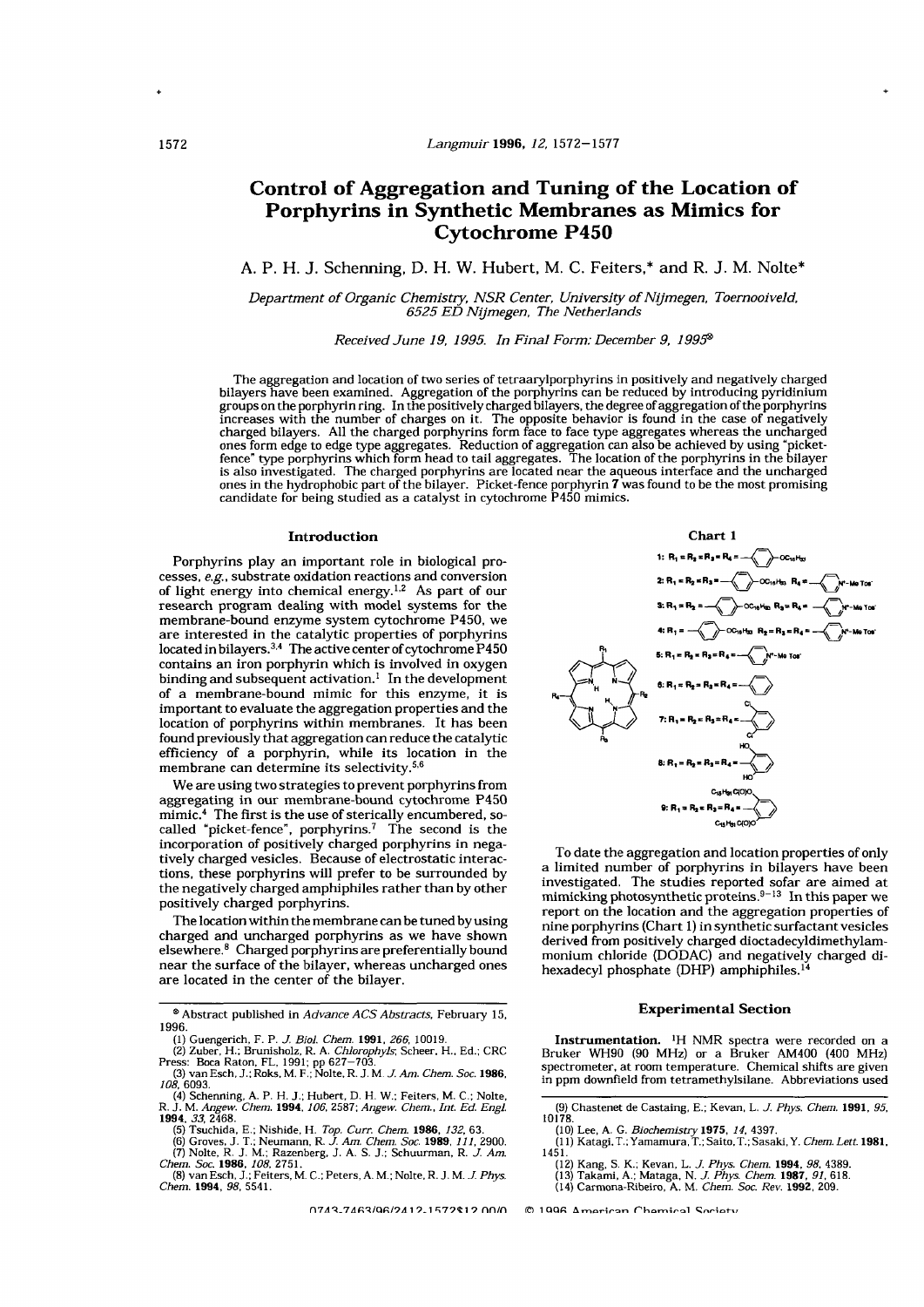### *Porphyrins in Synthetic Membranes*

are  $s =$  singlet,  $d =$  doublet,  $t =$  triplet,  $m =$  multiplet, and  $b =$ broad. Infrared and UV-vis spectra were obtained with a Perkin-Elmer 298 and a thermostated Perkin-Elmer Lambda 5 spectrophotometer, respectively. Fluorescence spectra were measured with a thermostated Perkin-Elmer MPF 4 fluorospectrometer. Transmission electron microscopy was carried out with a Philips EM 201 microscope. EPR spectra were recorded on a Bruker ESP 300 spectrometer, equipped with a Oxford flow cryostat.

Materials. For the preparation of the vesicles absolute ethanol, distilled tetrahydrofuran, and deionized water were used. DODAC was prepared from DODAB (N,N-dioctadecyl-N,Ndimethylam monium bromide) by ion exchange chromatography.<sup>8</sup> DHP, tris(hydroxymethyl)aminomethane (Tris), 4-pyridinecarbaldehyde, methyltosylate, and pyrrole were purchased from Aldrich. Pyrrole was freshly distilled before use. Thin-layer chrom atography (TLC) w as perform ed on precoated F-254 plates and column chromatography using basic alumina and silica 60H (from Merck).

5.10.15.20-Tetraphenylporphyrin (6 ), 5,10,15,20-tetrakis(2,6 dichlorophenyl)porphyrin **(7),** and 5,10,15,20-tetrakis(2,6-dihydroxyphenyl) porphyrin (8) w ere prepared according to literature procedures.15-17 4-(Hexadecyloxy)benzaldehyde was prepared as described in the literature.<sup>18</sup>

**Synthesis of Porphyrins 1-5.** Freshly distilled pyrrole (4 mL, 57 mmol) was slowly added under stirring to a solution of 4-(hexadecyloxy)benzaldehyde (5.1 g, 14 mmol) and 4-pyridinecarbaldehyde (4.5 mL, 42 mmol) in 240 mL of refluxing propionic acid. Refluxing was continued for 2 h, whereafter the propionic acid was evaporated, and the resulting solid was adsorbed on alumina. A mixture of porphyrins was isolated by flash chromatography (alumina, eluent CHCl3). With subsequent column chromatography (silica, eluent CHCl3/MeOH, 99.5/0.5) six fractions were obtained which could be identified as  $5,10,15,20$ -(4-(hexadecyloxy)phenyl)porphyrin (1)  $(R_f$  (CHCl<sub>3</sub>/MeOH, 95/5 v/v) = 0.95), 5-(4-pyridyl)-10,15,20-tris(4-hexadecyloxy)phenyl)porphyrin ( $R_f$ (CHCl<sub>3</sub>/MeOH, 95/5, v/v) = 0.90), 5,15-bis(4-pyridyl)-10,20-bis(4-(hexadecyloxy)phenyl)porphyrin  $(R_f$ (CHCl<sub>3</sub>/MeOH, 95/5, v/v) =0.65), 5,10-bis(4-pyridyl)-15,20-bis-(4-(hexadecyloxy) phenyl)porphyrin *(R<sub>f</sub>* (CHCl<sub>3</sub>/MeOH, 95/5, v/v) = 0.45), 5,10,-15—tris(4-pyridyl)-20-(4-(hexadecyloxy)phenyl)porphyrin *(Rf*  $(CHCI<sub>3</sub>/MeOH, 95/5, v/v) = 0.25$ , and 5,10,15,20-tetrakis(4pyridyl)porphyrin  $(R_f$  (CHCl<sub>3</sub>/MeOH, 95/5, v/v) = 0.05).

**5 .1 0 .1 5 .2 0 -T e tr a k is (4 -( h e x a d e c y lo x y ) p h e n y l) p o r phyrin (1).** Yield: 220 mg (1.0%). <sup>1</sup>H-NMR (90 MHz, CDCl<sub>3</sub>)  $\delta$ :  $\,8.8$  (s,  $8$ H,  $\beta$ -pyrrole),  $8.0$  (d,  $8H$ , phenyl),  $7.2$  (d,  $8H$ , phenyl), 4.2 (t, OCH<sub>2</sub>), 2.2-1.1 (b, 126H, CH<sub>2</sub>), 0.9 (t, 12H, CH<sub>3</sub>), -2.5 (b, 2H, NH). FAB MS (matrix, nitrobenzyl alcohol):  $m/z = 1351$  (M  $-C_{16}H_{33}$ . UV—vis (CH<sub>2</sub>Cl<sub>2</sub>)  $\lambda$ /nm, (log( $\epsilon$ /M<sup>-1</sup>·cm<sup>-1</sup>)): 421 (5.6), 518 (4.2), 555 (4.1), 593 (3.7), 650 (3.9).

5-(4-Pyridyl)-10,15,20-tris(4-(hexadecyloxy)phenyl)por**phyrin.** Yield: 430 mg (2.3%). <sup>1</sup>H-NMR (90 MHz, CDCl<sub>3</sub>) *δ*: 8.8 (m, 2H, pyridyl, 8H, β-pyrrole), 8.0 (m, 2H, pyridyl, 6H, phenyl), 7.2 (d, 6H, phenyl), 4.2 (t, 6H, OCH2), 2 .1 -1 .1 (b, 84H, CH<sub>2</sub>), 0.9 (t, 9H, CH<sub>3</sub>), -2.5 (b, 2H, NH). UV-vis (CH<sub>2</sub>Cl<sub>2</sub>)  $\lambda$ /nm, 421, 519, 554, 592, 649.

**5,15-B is(4-p yrid yl)-10,20-bls(4-(hexadecyloxy)p henyl) porphyrin.** Yield: 180 mg (1.2%). <sup>1</sup>H-NMR (400 MHz, CDCl<sub>3</sub>)  $\delta$ : 9.02 (d, 4H, pyridyl,  $J = 5.60$  Hz), 8.94 (d, 4H,  $\beta$ -pyrrole,  $J$ = 4.79 Hz), 8.79 (d, 4H, /9-pyrrole, *J =* 4.80 Hz), 8.17 (d, 4H, pyridyl, 5.79 Hz), 8.10 (d, 4H, phenyl. *J =* 8.47 Hz), 7.29 (d, 4H, phenyl, *J =* 8.56 Hz), 4.26 (t, 4H, OCH2, *J =* 6.49 Hz), 2.01-1.27  $(b, 56H, CH<sub>2</sub>), 0.88 (t, 6H, CH<sub>3</sub>, J = 6.56 Hz), -2.82 (s, 2H, NH).$ UV-vis (CH<sub>2</sub>Cl<sub>2</sub>)  $\lambda$ /nm, 419, 516, 552, 591, 648.

**5 ,1 0 B is(4 p y r id y l)1 5 ,2 0 -b is(4 -(h e x a d e c y lo x y )p h e n y l) porphyrin.** Yield: 410 mg (2.6%). <sup>1</sup>H-NMR (400 MHz, CDCl<sub>3</sub>)  $\delta$ : 9.02 (d, 4H, pyridyl,  $J = 5.19$  Hz), 8.94 (d, 2H,  $\beta$ -pyrrole,  $=$  4.76 Hz), 8.91 (s, 2H,  $\beta$ -pyrrole), 8.82 (s, 2H,  $\beta$ -pyrrole), 8.78 (d, 2H,  $\beta$ -pyrrole,  $J = 4.74$  Hz), 8.15 (d, 4H, pyridyl,  $J = 5.53$  Hz), 8.09 (d, 4H, phenyl, *J =* 8.42 Hz), 7.27 (d, 4H, phenyl, *J =* 8.47 Hz), 4.23 (t, 4H, OCH2, *J =* 6.47 Hz), 2.01-1.19 (b, 56H, CH2),

# *Langmuir, Vol. 12, No. 6, 1996* 1573

0.88 (t, 6H, CH<sub>3</sub>, *J* = 6.42 Hz), -2.81 (s, 2H, NH). UV-vis (CH<sub>2</sub>-Cl2) A/nm, 420, 516, 552, 591, 647.

**5.10.15-Tris(4-pyridyl)-20-(4-(hexadecyloxy)phenyl)porphyrin.** Yield: 300 mg (2.5%). <sup>1</sup>H-NMR (90 MHz, CDC1<sub>3</sub>)  $\delta$ :  $9.2$  (m, 6H, pyridyl, 2H,  $\beta$ -pyrrole), 9.0 (s, 6H,  $\beta$ -pyrrole), 8.3 (d, 6H, pyridyl), 8.2 (d, 2H, phenyl), 7.5 (d, 2H, phenyl), 4.3 (t, 2H, OCH<sub>2</sub>), 1.3–1.5 (b, 28H, CH<sub>2</sub>), 0.8 (t, 3H, CH<sub>3</sub>), -2.5 (b, 2H, NH).  $UV - vis$  (CH<sub>2</sub>Cl<sub>2</sub>)  $\lambda$ /nm, 418, 514, 549, 589, 646.

**5.10.15.20-T etrakis(4-pyridyl)porphyrin.** Yield: 200 mg (2.3%). 'H-NMR (90 MHz, CDC13) *d:* 9.4 (d, 8H, pyridyl), 9.2 (s, 8H, β-pyrrole), 8.2 (d, 8H, pyridyl), –2.5 (b, 2H, NH). UV–vis (CH2CI2) A/nm, 416, 513, 546, 588, 643.

**5-(l-M eth yl-4-p yrid yl)-10,15,20-tris(4-(h exad ecyloxy) phenyl)porphyrin Monotosylate (2).** Under a nitrogen atm osphere, 100 mg of 5-(4-pyridyl)-10,15,20-tris(4-(hexadecyloxy)phenyl)porphyrin and 0.1 mL of methyl tosylate were dissolved in 10 mL of a mixture of toluene/acetonitrile  $(2/1, v/v)$ . The reaction mixture was stirred at 80 °C for 16 h. After cooling to room temperature, the reaction mixture was poured over a glass filter filled with silica.  $\,$  After washing with 50 mL of CH $_2$ -  $\,$ CI2, compound **2** w as isolated by elution w ith CHCij/MeOH, (9/1, v/v). Yield: 70 mg (61%) of **2** as a purple powder. <sup>1</sup>H-NMR (90 MHz, CDCl3)  $\delta$ : 9.5 (b, 2H, pyridyl), 8.8 (s, 8H,  $\beta$ -pyrrole), 8.6 (b, 2H, pyridyl), 8.1 (d, 2H, tosylate), 7.9 (d, 6H, phenyl), 7.3 (d, 3H, tosylate), 7.1 (d, 6H, phenyl), 5.0 (s, 3H, NCH3), 4.2 (t, 6H, OCH<sub>2</sub>), 2.2 (s, 3H, tosylate-CH<sub>3</sub>), 2.1-1.1 (b, 84H, CH<sub>2</sub>), 0.9 (t, 9H, CH<sub>3</sub>), -2.5 (b, 2H, NH). FAB MS (matrix, nitrobenzyl alcohol): *m*/*z* = 1352 (M-Tos). UV-vis (CHCl<sub>3</sub>/EtOH, 3/7)  $\lambda$ /nm  $(log(\epsilon/M^{-1}cm^{-1}))$ : 424 (5.7), 522 (4.5), 568 (4.5), 584 (4.4), 657  $(4.\bar{2})$ .

**5,10-B is(l-m ethyl-4-pyridyl)-15,20-bis(4-(hexadecyIoxy)** phenyl)porphyrin ditosylate (3). This porphyrin was synthesized starting from 5,10-bis(4-pyridyl)-15,20-bis(4-(hexadecyloxy)phenyl)porphyrin, as described for 2, except that in this case 0.2 mL of methyl tosylate was used. Yield: 72 mg (54%) of **3** as a purple powder. <sup>1</sup>H-NMR (90 MHz, CD<sub>3</sub>OD/CDCI<sub>3</sub>, 1/1)  $\delta$ : 9.5 (d, 4H, pyridyl), 9.2 (d, 4H, pyridyl), 8.9 (s, 8H,  $\beta$ -pyrrole), 8.3 (d, 4H, phenyl), 7.6 (d, 4H, phenyl), 7.3 (d, 4H, tosylate), 7.1 (d, 4H, tosylate), 4.9 (s, 9H, NCH<sub>3</sub>), 4.3 (t, 4H, OCH<sub>2</sub>), 2.2 (s, 6H, tosylate-CH<sub>3</sub>),  $1.3 - 1.5$  (b, 28H, CH<sub>2</sub>), 0.8 (t, 3H, CH<sub>3</sub>), -2.5 (b, 2H, NH). FAB MS (m atrix, nitrobenzyl alcohol): *m !z =* 1297 (M-Tos). UV−vis (DMF)  $\lambda$ /nm, (log(e/M<sup>-1</sup>·cm<sup>-1</sup>)): 420 (5.0), 518 (3.9), 552 (3.7), 588 (3.5), 646 (3.3).

**5.10.15-T ris(l-m ethyl-4-pyrid yl)-20-(4-(h exad ecyloxy) phenyl)porphyrin Tritosylate (4).** This porphyrin was synthesized starting from 5,10,15-tris(4-pyridyl)-20-(4-(hexadecyloxy)phenyl)porphyrin, as described for **2**, except that in this case 0.3 mL of methyl tosylate was used. Yield: 90 mg (55%) of **4** as a purple powder. 'H-NMR (90 MHz, CD3OD) *6:* 9.5 (d, 6H, pyridyl), 9.2 (d, 6H, pyridyl), 8.9 (s, 8H, β-pyrrole), 8.3 (d, 2H, phenyl), 7.6 (d, 2H, phenyl), 7.3 (d, 6H, tosylate), 7.1 (d, 6H, tosylate), 4.9 (s, 9H, NCH3), 4.3 (t, 2H, OCH2), 2.2 (s, 9H, tosylate-CH<sub>3</sub>),  $1.3-1.5$  (b, 28H, CH<sub>2</sub>), 0.8 (t, 3H, CH<sub>3</sub>),  $-2.5$  (b, 2H, NH). FAB MS (matrix, nitrobenzyl alcohol):  $m/z = 1246$  (M-Tos). UVvis (DMF)  $\lambda$ /nm (log( $\epsilon$ /M<sup>-1</sup>·cm<sup>-1</sup>)): 418 (5.0), 522 (3.9), 552 (3.7), 587 (3.5), 645 (3.3).

5.10.15.20-Tetrakis(1-methyl-4-pyridyl)porphyrin Tetratosylate (5). This porphyrin was synthesized starting from 5,10,15,20-tetrakis(4-pyridyl)porphyrin, as described for **2,** except that in this case 0.6 mL of methyl tosylate was used and that the reaction was carried out in DMF as the solvent. Yield: 155 mg  $(71\%)$  of 5 as a purple powder.  $\,^1$ H-NMR  $(CD_3OD) \, \delta$ : 9.4 (d, 6H, pyridyl), 9.2 (s, 8H, β-pyrrole), 9.0 (d, 6H, pyridyl), 7.6 (d, 6H, tosylate), 7.0 (d, 6H, tosylate), 4.9 (s, 12H, NCH<sub>3</sub>), 2.2 (s, 12H, tosylate-CH<sub>3</sub>), –2.5 (b, 2H, NH). FAB MS (matrix, nitrobenzyl alcohol):  $m/z = 1020$  (M – 2Tos). UV-vis (MeOH)  $\lambda/mm$ ,  $(log(\epsilon/M^{-1} \cdot cm^{-1}))$ : 424 (5.6), 515 (4.4), 551 (4.0), 590 (4.0), 644  $(3.5)$ 

**5.10.15.20-T etrakis(2,6-dipalm itoylphenyl)porphyrin (9).** To 25 mL of freshly distilled THF was added under a nitrogen atm osphere 200 mg (0.27 mmol) of 5,10,15,20-tetrakis(2,6 dihydroxyphenyl) porphyrin (8), 785 mg of palmitoyl chloride (2.85 mmol), and 325 mg (2.66 mmol) of (dimethylamino)pyridine. After stirring at room temperature for 24 h, the solvent was evaporated, dichloromethane was added, and the organic layer was washed twice with 2 N HCl and with sodium hydrocarbonate. The dichloromethane solution was dried (NaSO<sub>4</sub>), filtered, and evaporated under reduced pressure. Further purification was achieved by column chromatography on silica with chloroform/

<sup>(15)</sup> Adler, A. D.; Longo, F. R.; Finarelli, J. D.; Goldmacher, J.; Assour, J.; Korsakoff, L. *J. Org. Chem.* **1967**, 32, 476.<br>(16) Van der Made, A. W.; Nolte, R. J. M.; Drenth, W. *Recl. Trav.* Chim. Pays-Bas **1988**, 107,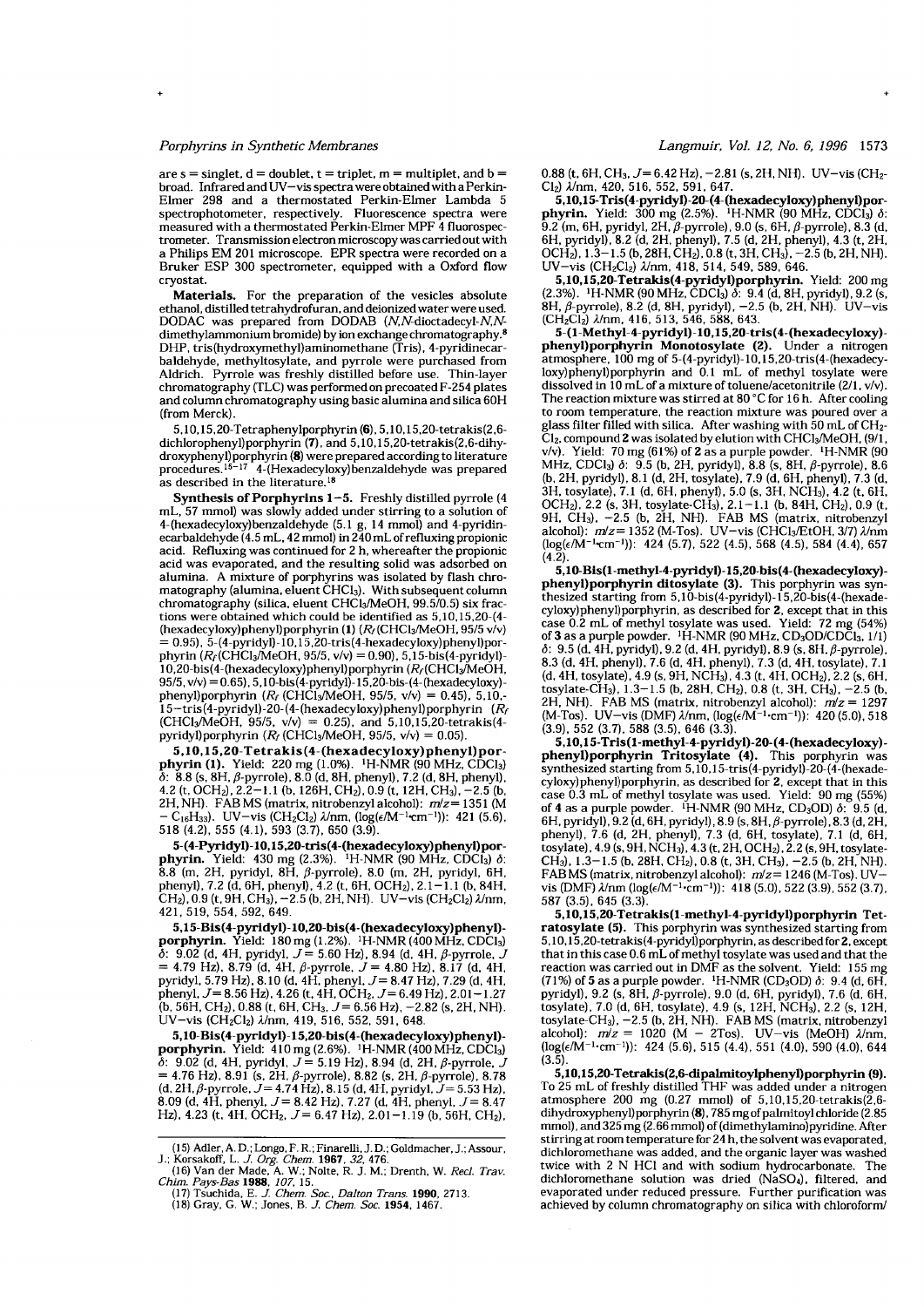diethyl ether (10/1, v/v) as the eluent. Yield: 90 mg (13%) of 9 as a purple powder.  $R_f$ (CHCl<sub>3</sub>/Et<sub>2</sub>O, 10/1, v/v) = 0.83. <sup>1</sup>H-NMR  $(CDCl<sub>3</sub>)$   $\delta$ : 8.9 (s, 8H,  $\beta$ -pyrrole), 9.0 (m, 12H, phenyl) 1.1-2.1 (m, 224H, CH<sub>2</sub>), 1.0 (t, 24H, CH<sub>3</sub>), -2.8 (b, 2H, NH). FAB MS (matrix, nitrobenzyl alcohol):  $m/z = 2650$  (M). UV-vis (CHCl<sub>3</sub>)<br> $\lambda$ /nm, (log( $\epsilon$ /M<sup>-1</sup>·cm<sup>-1</sup>)): 417 (5.5), 510 (4.3), 586 (3.7), 652 (3.3).

5,10,15,20-Tetrakis(2,6-dichlorophenyl)por-Copper phyrin (Cu-7). 5,10,15,20-Tetra(2,6-dichlorophenyl)porphyrin  $(120 \text{ mg}, 0.14 \text{ mmol})$  and 120 mg (0.55 mmol) of  $Cu(OAc)_{2} \cdot 2H_{2}O$ were dissolved in 25 mL of DMF and refluxed until all free-base porphyrin was consumed (2.5 h, followed by UV-vis). After cooling to room temperature the reaction mixture was poured into water and extracted with 30 mL of CH<sub>2</sub>Cl<sub>2</sub>. The organic layer was washed twice with 50 mL of 5 wt % aqueous sodium carbonate solution. The organic layer was dried (Na<sub>2</sub>SO<sub>4</sub>), concentrated in vacuo, and subjected to column chromatography Cuitca, eluent MeOH/CHCl<sub>3</sub>, 1/10, v/v). Yield: 99 mg (91%) of<br>Cu-7 as a purple powder. FAB MS (matrix, nitrobenzyl<br>alcohol):  $m/z = 951$  (M). UV-vis (CHCl<sub>3</sub>)  $\lambda$ /nm (log( $\epsilon$ /M<sup>-1</sup>·cm<sup>-1</sup>)):  $415(5.6), 540(4.2), 576(3.6).$ 

Vesicle Preparation. Aliquots of stock solutions of porphyrin and surfactant, calculated to give the desired concentrations, were mixed in a test tube. The solvent was evaporated under a stream of nitrogen to give a homogeneous thin film of porphyrin and surfactant. The film was dissolved in 100  $\mu$ L of ethanol/<br>THF (1/2, v/v). In the case of DODAC as surfactant, 50  $\mu$ L of the solution was injected into 5 mL of water of 55 °C, while vortexing. In the case of DHP, the 50  $\mu$ L solution was injected into 5 mL<br>of Tris buffer solution (75 °C), which consisted of a 20 mM Tris<br>solution adjusted to pH 7.8 with hydrochloric acid.

**Incorporation Experiments.** The incorporation efficiency<br>was measured by gel permeation chromatography (GPC) in<br>combination with fluorescence and UV-vis spectroscopy. Vesicle<br>solutions prepared as described above  $(R = 100$  $1 \times 10^{-6}$  M) were passed over a Sephadex G50 column with water (in the case of DODAC vesicles) or 20 mM Tris buffer (pH = 7.0, DHP vesicles) as the eluents. The fractions were collected and the fluorescence intensity and the absorption spectrum were measured to calculate the porphyrin and amphiphile concentrations

Fluorescence Measurements. Quenching experiments were carried out with a thermostated cuvette at 75 and 65 °C for DHP and DODAC vesicles, respectively. For the self-quenching experiments, samples were prepared with different [amphiphile]/ [porphyrin] ratios  $(R)$ . The concentration of the porphyrins was  $1 \times 10^{-6}$  M in all cases. The porphyrin B-band was chosen as excitation wavelength (Table 1, highest R value). Quenching of the fluorescence with hydrophilic quenchers was studied by titrating 0.8 mL of a vesicle solution ( $R = 2000$ , [porphyrin] =<br>1 × 10<sup>-6</sup> M) with 5  $\mu$ L aliquots of a 20 mM NaI solution when using DODAC vesicles. Quenching titration experiments with negatively charged vesicles were carried out by adding 1  $\mu$ L aliquots of a 30 mM Cu<sup>11</sup>SO<sub>4</sub> solution to the vesicle solution. In this case, sodium dihexadecyl phosphate (NaDHP) was used instead of protonated DHP because aggregates formed by this amphiphile were found to be stable against copper(II) sulfate. The fluorescence intensity was measured 3 min after each addition of quencher and the data were corrected for volume increments.

**Electron Microscopy.** For the visualization of the vesicles<br>the negative staining method was used. A droplet of a sample was placed on a carbon coated copper grid. The grids were first made hydrophilic by exposure to an argon plasma for 2 min. After allowing to adsorb on the grids for 2 min, the solution was drained with filter paper and the samples were stained with an aqueous uranyl acetate solution (1 wt %) which was removed after 1 min.

Fitting of the Self-Quenching Curves. The relation between the porphyrin concentration in the bilayer and the ratio  $R$  is as follows

$$
[porphyrin]_{total} = (1/R) [amphiphile]_{total}
$$
 (1)

where the concentrations are related to the aqueous bulk. For the molar amount of porphyrin and the volume of the bilayer, the following relationships hold

moles of porphyrin = 
$$
V_{total}[porphyrin]_{total}
$$
 (2)

Schenning et al.

$$
V_{\text{bilaver}} = \alpha V_{\text{total}}[\text{amphiphile}]_{\text{total}} \tag{3}
$$

where  $\alpha$  is the molar volume of the amphiphile and  $V_{total}$  is the volume of the solution.

$$
[porphyrin]_{\text{bilayer}} = \frac{\text{moles of porphyrin}}{V_{\text{bilayer}}}
$$

$$
\frac{V_{\text{total}}[porphyrin]_{\text{total}}}{\alpha \, V_{\text{total}}[amphiphile]_{\text{total}}} = \frac{1}{\alpha R} \tag{4}
$$

Equation 4 gives the relationship between the porphyrin concentration in the bilayer and the ratio  $R$ . The fluorescence curves could be fitted by assuming the following equilibrium

$$
nM - A \quad \text{with} \quad K_s = [A]/[M]^n \tag{5}
$$

in which  $n$  is the aggregation number, M is the monomeric porphyrin, and A is the aggregate which is built up of n monomers.  $K_a$  is the association constant. For the total porphyrin concentration [porphyrin]bilayer we can write

$$
[porphyrin]_{bilayer} = [M] + n[A] = [M] + nK_a[M]^n \quad (6)
$$

If we assume that only monomeric porphyrins display fluorescence, we can write:

$$
[M] = \Psi F \tag{7}
$$

where  $F$  is the fluorescence intensity and  $\Psi$  is the instrument factor. This factor only depends upon the temperature and the instrument used but is constant during a series of measurements. If we combine eqs 5, 6, and 7, we can write

$$
[porphyrin]_{bilayer} = \Psi F + nK_a[\Psi F]^n \tag{8}
$$

This relation enables us to determine the aggregation number and the association constant from our fluorescence data. F can be substituted by  $F/\alpha R$  in formula 8. This substitution of F enables comparison of the data, since this corrected fluorescence intensity is now related to the same volume of the bilayer. For the molar volume of both DODAC and DHP a concentration of 1.1 L/mol was taken.<sup>8</sup>

EPR Measurements. Vesicle dispersions (5 mL) of DHP or DODAC (5 mM) containing Cu-7 (125 nM) were prepared by the modified ethanol injection method. These dispersions were dried on a Mylar film in a desiccator over sodium hydroxide or phosphorus pentoxide. The resulting films were carefully cut  $into 3 \times 15$ mmstrips. Approximately 15 to 25 strips were stacked<br>on a quartz rod and fixed with Sellotape. This rod was<br>subsequently placed in the EPR spectrometer. The angle could be set by a goniometer.

### **Results**

Incorporation. Efficient incorporation of porphyrins in bilayers of DODAC can usually be achieved by the<br>ethanol injection method.<sup>8</sup> This method was also used for our porphyrins. The actual incorporation into the DODAC and DHP bilayers was checked by gel permeation chromatography (GPC). The GPC elution profiles showed that the elution volumes of DHP vesicles with porphyrins are the same as those of vesicles without porphyrins. Separate experiments revealed that nonincorporated porphyrins eluted much slower or not at all. In the case of DODAC vesicles, the same results were obtained. All porphyrins were incorporated quantitatively, with the exception of porphyrin 5, which could not be efficiently incorporated in a DODAC membrane (less than 10% incorporation was detected by UV-vis spectroscopy). Electron micrographs of the eluted dispersions showed that closed spherical vesicles were present. The average diameter of the DODAC and DHP vesicles containing the porphyrins was 4000 Å. This diameter was the same for vesicles without porphyrins.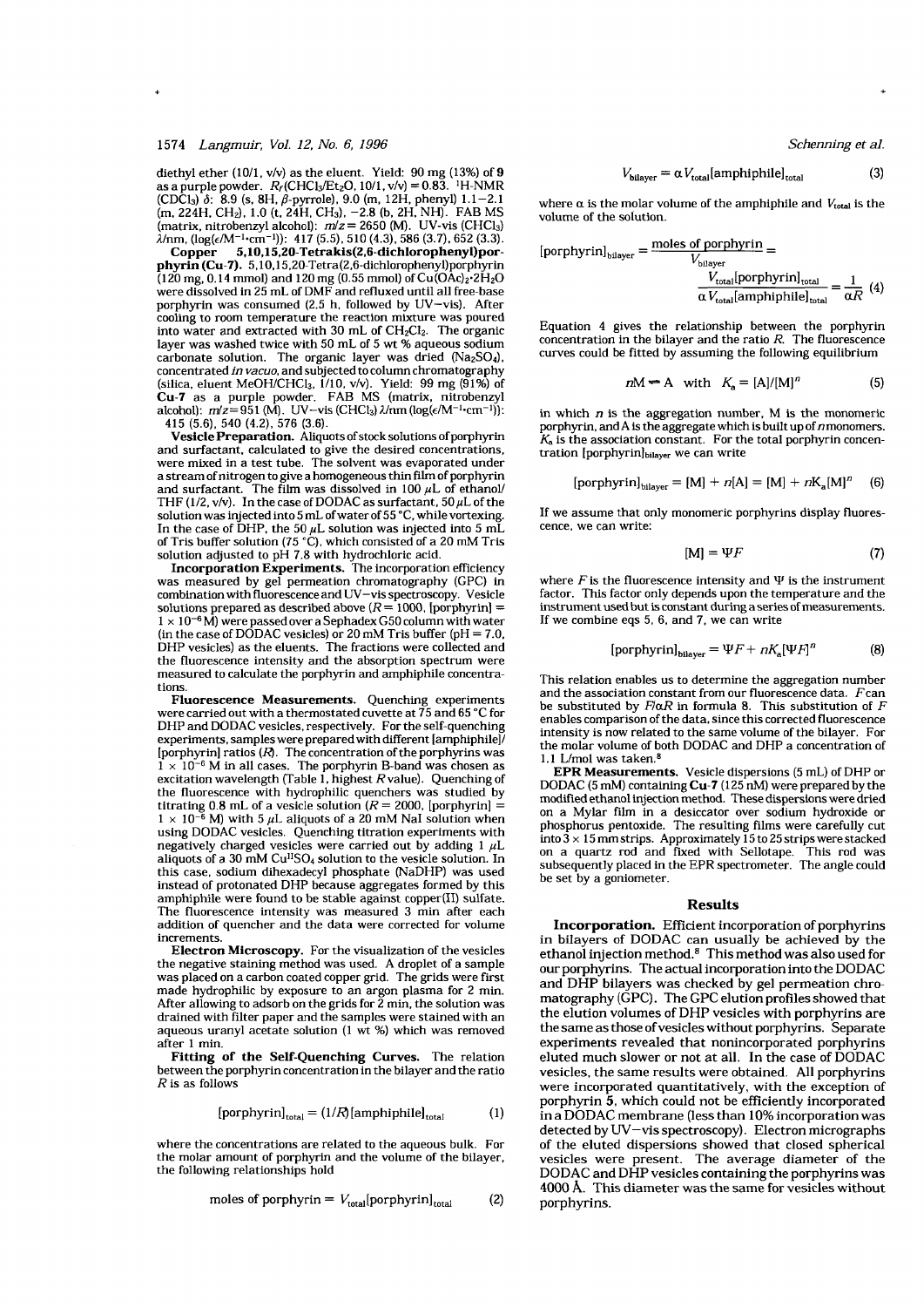### Porphyrins in Synthetic Membranes

| and DHP Bilayers         |      |                                                |                                                   |     |  |  |
|--------------------------|------|------------------------------------------------|---------------------------------------------------|-----|--|--|
| porphyrin,<br>amphiphile | R    | B band<br>$(\lambda_{\text{max}}, \text{ nm})$ | fluorescence $(\lambda_{\text{max}}, \text{ nm})$ |     |  |  |
| 1. DODAC <sup>a</sup>    | 2000 | $421^{b}$                                      | 652                                               | 717 |  |  |
|                          | 200  | 402, 436                                       |                                                   |     |  |  |
| DHP                      | 2000 | 420                                            | 660                                               | 720 |  |  |
|                          | 200  | $400 - 440$                                    |                                                   |     |  |  |
| 2. DODAC <sup>a</sup>    | 2000 | 426                                            | 660                                               | 720 |  |  |
|                          | 200  | 424                                            |                                                   |     |  |  |
| DHP                      | 2000 | 427                                            | 666                                               | 723 |  |  |
|                          | 200  | 427                                            |                                                   |     |  |  |
| 3. DODAC                 | 2000 | 424                                            | 660                                               | 715 |  |  |
|                          | 200  | 422                                            |                                                   |     |  |  |
| DHP                      | 2000 | 427                                            | 665                                               | 716 |  |  |
|                          | 200  | 427                                            |                                                   |     |  |  |
| 4, DODAC                 | 2000 | 423                                            | 660                                               | 714 |  |  |
|                          | 200  | 422                                            |                                                   |     |  |  |
| DHP                      | 2000 | 427                                            | 663                                               | Ċ   |  |  |
|                          | 200  | 427                                            |                                                   |     |  |  |
| 5, DODAC                 | 2000 | 424                                            | 650                                               | 700 |  |  |
|                          | 200  | 422                                            |                                                   |     |  |  |
| DHP                      | 2000 | 427                                            | 660                                               | 718 |  |  |
|                          | 200  | 427                                            |                                                   |     |  |  |
| $6$ , DODAC <sup>a</sup> | 2000 | 418                                            | 652                                               | 717 |  |  |
|                          | 200  | 420                                            |                                                   |     |  |  |
| 7, DODAC                 | 8000 | 426                                            | 655                                               | 715 |  |  |
|                          | 50   | 444                                            |                                                   |     |  |  |
| 8, DODAC                 | 8000 | 417                                            | 655                                               | 712 |  |  |
|                          | 50   | 428                                            |                                                   |     |  |  |
| 9, DODAC                 | 8000 | 417                                            | 660                                               | 714 |  |  |
|                          | 50   | 424                                            |                                                   |     |  |  |

Table 1. Spectroscopic Data of Porphyrins in DODAC

<sup>a</sup> Data taken from ref 8. <sup>b</sup> B band of 1 in hexane,  $\lambda_{\text{max}} = 418$  nm; dichloromethane,  $\lambda_{\text{max}} = 421$  nm; pyridine,  $\lambda_{\text{max}} = 425$  nm. <sup>c</sup> Not determined.



Figure 1. Self-quenching of the fluorescence of 4 in DODAC (O) vesicles and DHP ( $\bullet$ ) vesicles.  $F_0$  is the fluorescence intensity at  $R = 4000$ .

Aggregation. In Table 1 the spectroscopic data of the porphyrins at two lipid/porphyrins ratios  $(R)$  are given. Upon going to a lower Ronly the B band is shifted, whereas the Q bands of all the porphyrins remain unchanged. The most likely explanation for this behavior is that the porphyrins tend to aggregate as the lipid/porphyrin ratio decreases. When the porphyrins are aggregated, a strong exciton coupling will exist which can cause a shift of the B-band.<sup>20</sup>

Figures 1 and 2 show examples of the effect of changing the lipid/porphyrin ratio on the fluorescence intensity, while keeping the amount of porphyrin constant. In the case of the charged porphyrins the most pronounced fluorescence differences were observed for 4 in DODAC and DHP vesicles. In the "picket-fence" series the most Langmuir, Vol. 12, No. 6, 1996 1575



Figure 2. Self-quenching of the fluorescence of 6 (O) and 7 (0) in DODAC vesicles.  $F_0$  is the fluorescence intensity at  $R =$ 4000.

Table 2. Aggregation Data for Porphyrins in DODAC and DHP Bilayers

| porphyrin,<br>amphiphile | Rª   | пþ               | $K_a{}^c$ (M <sup>-(1-n)</sup> ) |
|--------------------------|------|------------------|----------------------------------|
| 1, DODAC                 | 2000 | 9.2 <sup>d</sup> | $5.6 \times 10^{28}$ d           |
| DHP                      | 2000 |                  |                                  |
| 2. DODAC                 | 300  | 2.8              | $1.4 \times 10^{4}$              |
| <b>DHP</b>               | 150  | 2.7              | $3.1 \times 10^{4}$              |
| 3. DODAC                 | 450  | 2.7              | $3.5 \times 10^{4}$              |
| DHP                      | 150  | 3.0              | $2.9 \times 10^{4}$              |
| 4. DODAC                 | 600  | 4.4 <sup>d</sup> | $4.3 \times 10^{11}$ d           |
| DHP                      | 150  | 2.9              | $1.3 \times 10^{4}$              |
| 5. DODAC                 | 700  | 6.9 <sup>d</sup> | $5.2 \times 10^{18}$ d           |
| DHP                      | 150  | 2.8              | $9.5 \times 10^{3}$              |
| 6, DODAC                 | 1500 | 6.0 <sup>d</sup> | $1.0 \times 10^{14}$ d           |
| 7, DODAC                 | 120  | 2.0              | $6.5 \times 10^{3}$              |
| 8. DODAC                 | 1100 | 2.1              | $4.6 \times 10^{5}$              |
| 9. DODAC                 | 270  | 3.2              | $2.2 \times 10^{4}$              |

<sup>a</sup> Ratio where  $F_0/F = 2$ . <sup>b</sup> Aggregation number. <sup>c</sup> Association constant. <sup>*d*</sup> These values are inaccurate because the determination could not be carried out in the range recommended<sup>29</sup> for such high association constants due to problems with the fluorescence yield.

pronounced differences were found between 6 and 7 in DODAC vesicles (Figure 2). When  $R$  decreases, the fluorescence intensity at a constant porphyrin concentration also decreases, which points to aggregation of the porphyrins.<sup>19,20</sup> In Table 2 the lipid/porphyrin ratios are given at which the fluorescence intensity is half that of the porphyrins in the monomeric form, i.e., the value at high lipid/porphyrin ratio. It was possible to fit the fluorescence curves with the help of formula 8 and to get values for the equilibrium constants and the aggregation numbers. The results are listed in Table 2. The estimated errors in the aggregation numbers and the association constant are  $10\% - 50\%$ .

Location. Quenchers can give information about the location of porphyrins in bilayers.<sup>22</sup> For quenching to occur a close contact must exist between the chromophore and the quenching compound. Hydrophilic quenchers will detect porphyrins that are located at the water-bilayer interface. Porphyrins which are located in the inner part of the membrane will not be quenched by these compounds. We used iodide ions as quenchers in the case of DODAC vesicles, because these ions will adsorb strongly to the quaternary ammonium groups of these aggregates. In the case of DHP vesicles, we used copper ions. The quenching experiments were carried out above the phase

<sup>(19)</sup> Richelli, F.; Jori, J. Photochem. Photobiol. 1986, 44, 151.<br>(20) Margalit, R.; Shaklai, N.; Cohen, S. Biochem. J. 1983, 209, 547.

<sup>(21)</sup> Kasha, R.; Rawls, H. R.; Asraf El-Bayoumi, M. Pure Appl. Chem. 1965, 11, 371

<sup>(22)</sup> Radda, G. K .; Vanderkooi, J. Biochim. Biophys. Acta 1972, 265.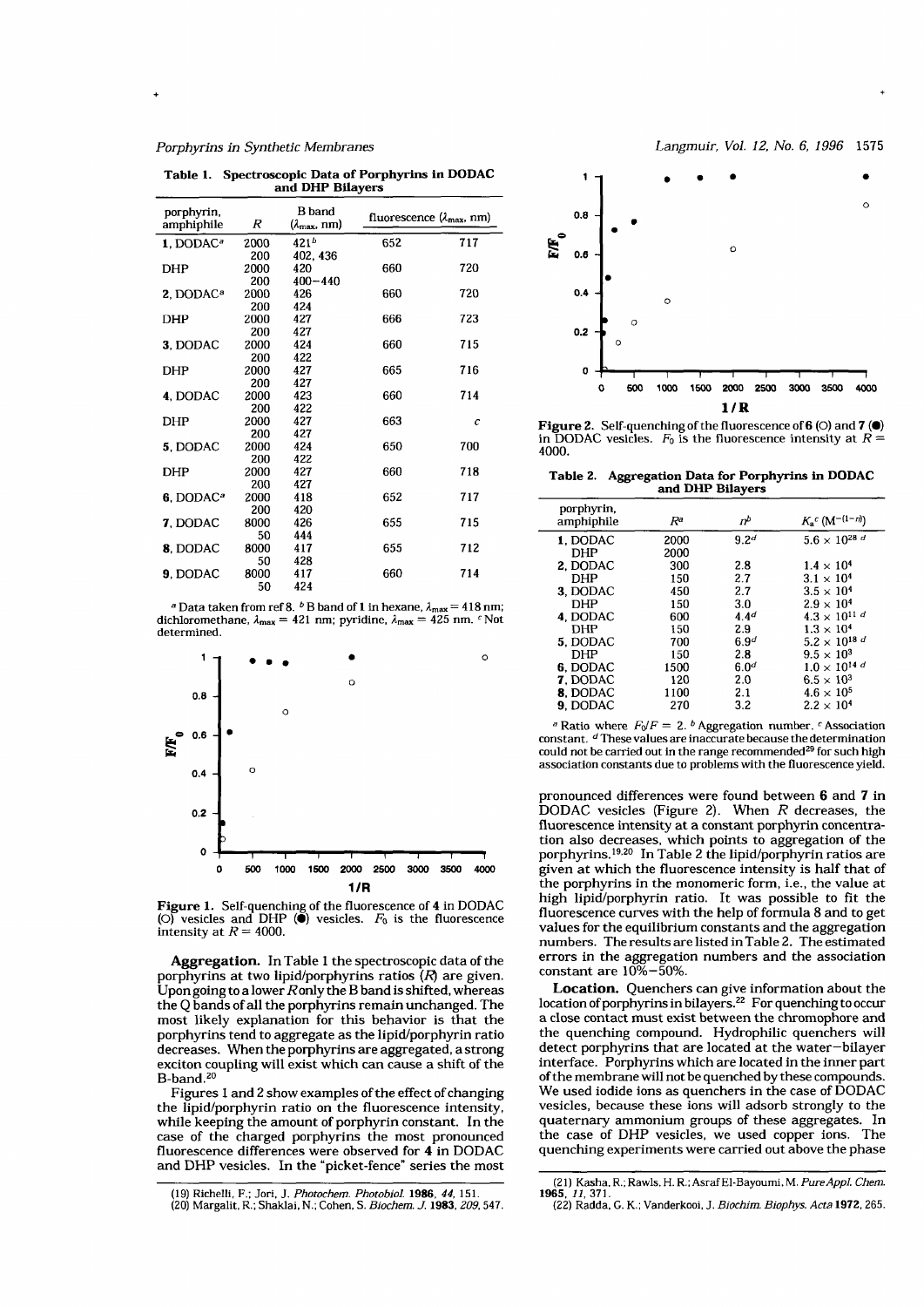Table 3. Stern-Volmer Quenching Constants  $(K_{SV})$  for Various Combinations of Porphyrins and Hydrophilic **Ouenchers in DODAC and DHP Vesicles** 

| porphyrin | NaI/DODAC $K_{SV}$ (M <sup>-1</sup> ) | $CuHSO4/DHP KSV (M-1)$ |
|-----------|---------------------------------------|------------------------|
|           | 478                                   |                        |
| 2         | 4570                                  | 4142                   |
| 3         | 10700                                 | 4020                   |
| 4         | 4420                                  | 3410                   |
| 5         | 2100                                  | 4986                   |
| 6         | 430 <sup>a</sup>                      |                        |
| 7         | 80                                    |                        |
| 8         | $-581^{b}$                            |                        |
| 9         |                                       |                        |

<sup>a</sup> Data taken from ref 8. <sup>b</sup> Stern-Volmer constants measured in CHCl<sub>3</sub> and MeOH amount to  $-40$  and 230, respectively.



**Figure 3.** EPR spectra of Cu-7 in DHP bilayers ( $R = 200$ ) measured at two different orientations (see text); (A) magnetic field parallel to the bilayer normal; (B) magnetic field perpendicular to the bilayer normal.

transition temperature of the vesicles. Linear Stern-Volmer plots were obtained up to a quencher concentration of 10% of the amphiphile concentration. The obtained Stern-Volmer constants are given in Table 3. These constants are not corrected for partition of the quencher between the aqueous phase and the vesicle phase nor for the possibilities that vesicle fusion occurs or that osmotic effects induced by the quenchers take place.<sup>26</sup>

Orientation. The orientation of the porphyrins in the DHP and DODAC bilayers was investigated by EPR spectroscopy using the copper(II) derivate of porphyrin 7 as the model compound. Aligned bilayers were obtained by allowing a vesicular solution of Cu-7 to dry on a flat support, i.e., Mylar.<sup>23</sup> These so-called "cast bilayers" are regulary stacked with the porphyrin planes parallel to the surface. The square planar porphyrin ligand around the copper(II) nucleus gives rise to a strong anisotropy of both the g-tensors and the A<sup>Cu</sup> tensors. Incorporation in oriented bilayers and subsequent measurements of EPR spectra at various angles between the bilayer and the magnetic field gives information about the orientation of<br>the porphyrin.<sup>24.25</sup> The orientation-dependent EPR spectra (Figure 3) were measured at angles of  $\alpha = 0^{\circ}$  and  $\alpha$  $= 90^{\circ}$  ( $\alpha$  is the angle between the bilayer normal and the magnetic field). In order to describe this orientation, a coordinate system was defined as discussed previously.<sup>8</sup> At  $\alpha = 0^{\circ}$ , a spectrum with four lines ( $A_{\parallel}^{Cu} = 210$  G,  $g_{\text{eff}}$ = 2.201 =  $g_{\theta}$ ) and at  $\alpha$  = 90° a spectrum with one line ( $g_{\text{eff}}$ )  $= 2.061 = g_{\perp}$ ) was measured. The EPR spectrum of Cu-7 in a frozen CHCl<sub>3</sub> glass was also recorded  $(g_1 = 2.066, g_1)$ 

= 2.191 and  $A_{\parallel}^{\text{Cu}}/G$  = 207,  $A_{\perp}$  was not resolved). This powder spectrum did not reveal any nitrogen hyperfine splitting which can be attributed to dipolar broadening. a phenomenon that can occur when two copper nuclei are<br>as far apart as 20  $\AA$ <sup>26,27</sup>

#### **Discussion**

Our incorporation experiments show that all porphyrins can successfully be incorporated in both DODAC and DHP vesicles, except 5 which cannot be anchored to DODAC vesicles. This latter behavior can be attributed to the fact that the four positively charged pyridyl groups of 5 prefer to be located in water rather than in the hydrophobic bilayer. In the case of DHP, this positively charged porphyrin probably is strongly adsorbed to the negatively charged surface of the vesicles. The measured diameter of 4000 Å is typical for vesicles prepared by the injection method and this diameter remains unaffected after incorporation of the porphyrins.<sup>14</sup>

At high amphiphile/porphyrin ratios  $(R)$ , the porphyrins are not aggregated in the bilayers, as can be concluded from the fact that the fluorescence of these molecules is not quenched under these conditions (Figures 1 and 2). In the charged porphyrins series  $(1-5)$ , going to low R values, aggregation is reduced if one or more charged pyridyl groups are introduced (see Table 2, aggregation numbers and association constants for 1 versus  $2-5$ ). The self-quenching curves of the positively charged porphyrins show that in DODAC vesicles aggregation increases when the number of charges on the porphyrin unit becomes larger. This contrasts with the behavior of these porphyrins in DHP vesicles. In the latter negatively charged systems the aggregation decreases when going from porphyrin 2 to 5. This trend is, however, less pronounced than the increase in aggregation observed for DODAC vesicles. These observations are in line with the amphiphile/porphyrin ratios (R) where  $F_0/F = 2$  (Table 2). These ratios  $(R)$  remain almost the same in DHP vesicles but increase in the case of DODAC vesicles when going from porphyrin 2 to 5. The behavior of the charged porphyrins in DHP vesicles can be explained in terms of electrostatic interactions between the porphyrins and the lipids. For this reason, the porphyrin with the greatest number of charged pyridyl groups is expected to have the lowest association constant, as borne out by the results (Table 2). In the case of DODAC vesicles electrostatic interactions play a less pronounced role and other factors become important. In these vesicles the aggregation increases when the number of tails decreases. Langmuir-Blodgett films formed by our amphiphilic porphyrins also show such behavior.<sup>28</sup> In these monolayers the organization of the porphyrins is largely determined by the balance between  $\pi-\pi$  interactions, the interaction of the hydrophilic head groups with the aqueous surface, and the sterical repulsion between the hydrocarbon chains. These factors apparently also play a role in our systems.

The absorption spectra of the porphyrins change when the ratio between porphyrin and amphiphile is varied. These changes can be interpreted by the exciton model developed by Kasha.<sup>21</sup> This theory predicts in a qualitative way the interactions between localized transition dipole moments. These interactions can cause a splitting of absorption bands. For an aggregate, the transition energy (E) is related to the energy of the monomer  $(E_{\text{monomer}})$ 

<sup>(23)</sup> Nashima, N.; Ando, R.; Kunitake, T. Chem. Lett. 1983, 1577.<br>
(24) Ishikawa, Y.; Kunitake, T. J. Am. Chem. Soc. 1991, 113, 612.<br>
(25) Michalli, S.; Hugerat, M.; Levanon, H.; Bernitz, M.; Natt, A.; Neumann, R. J. Am. Ch

<sup>(26)</sup> Smith, T. D.; Pilbrow, J. R. Coord. Chem. Rev. 1974, 13, 173.<br>(27) Palmer, G. Biochem. Soc. Trans. 1985, 548.

<sup>(28)</sup> Kroon, J. M.; Sudhölter, E. J. R.; Schenning, A. P. H. J.; Nolte,<br>R. J. M. *Langmuir* 1995, 11, 214.<br>(29) Carta, G.; Crisponi, G. *J. Chem. Soc., Perkin Trans.* 2 1982, 53.